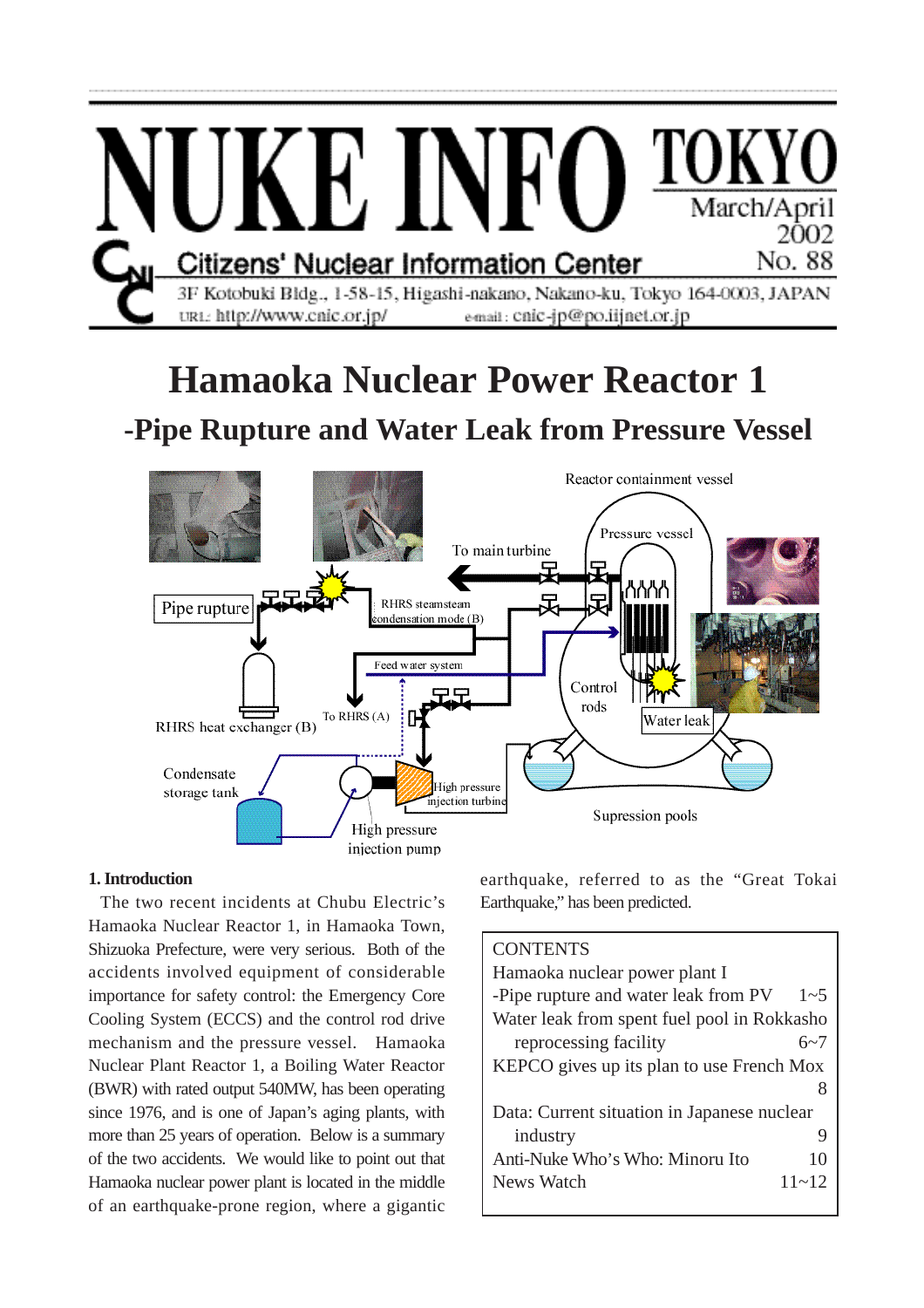#### 2 March/April 2002 No. 88 Nuke Info Tokyo

#### **2. The first incident: RHRS pipe rupture**

Around 5 p.m. on 7 November, 2001, a pipe in the Residual Heat Removal System (RHRS) ruptured when the High Pressure Coolant Injection system (HPCI-one of the most important pipes among the three types of pipes in five systems), part of the Emergency Core Cooling System (ECCS), was started up for a manual test operation. The accident happened while a feeding valve was gradually opened.

Ten fire alarms went off as radioactive gas was released from the ruptured pipe and spread from the RHRS heat exchanger room B (see figure 1) where the pipe was located. The radioactive gas also spread in a large area of the reactor building, which set off the inside radiation monitors. Because the HPCI automatically shut off, Chubu Electric decided to shut down the reactor, and the operation was manually stopped at 00:00 a.m. on 8 November, 2001.

The ruptured portion of the pipe was right on an elbow (an L-shaped section) of a pipe close to the valve that cuts off the steam. The pipe is made of carbon steel, 1.1 cm thick and 15 cm inside diameter. The pipe formed an S-shape with joined L-shape portions. When the pipe was ruptured, an upper elbow and its connecting straight portion were blown off.

A monitor in the adjacent room, which is for assemblies and repairs of the control rod drive mechanism, at one point detected 290 microSv/h, eight times the normal level for this area (35microSv/h), and as much as 5000 times the normal radiation level (0.06microSv/h). Chubu Electric quickly released radioactive gas into the environment by turning on the emergency ventilation system.

Leakage of radioactive gas and vapor is of course of much concern. But what made this accident even more serious was that a significant failure happened in actuality as we had concerned, where the ECCS-the crucial safety device- was rendered useless.

#### **3. The incredible damage caused by the rupture**

The extent of the damage caused by the rupture can be seen from one glance at the picture released by Chubu Electric (see photo 1). Not only was the pipe damaged, but the surrounding area was badly affected – the metal support structures were torn off, and the grating bent over. The walls in the vicinity of the area had some dents which might have been caused by violent motion of the pipe. The blown-off portion of the pipe was found in four large fragments and another fragment was found on a later day. It is possible that these pieces shot off like missiles and damaged adjacent equipment. No damage from chemical corrosion or stress has been found on the surface of the damaged pipe.

#### **5. Investigation into the causes**

During the 13th periodic inspection of the Hamaoka 1 which was carried out during Sep.  $1993 \sim$  Aug. 1994, a series of equipment remodelings and replacements were done to prepare for the sorts of problems that arise from the aging of a reactor. For example, the entrance nozzle of the recirculation system was replaced to prevent stress corrosion, and pipes in the steam condensing system of the RHRS were replaced as well. When this replacement was done, L-shaped pipes were connected to a horizontally-placed pipe, apparently to create a detour for steam coming from the reactor. According to the Agency for Nuclear and Industrial Safety (ANIS) in the Ministry of Economy, Trade and Industry (METI), the material and thickness of the pipes were not altered, so this did not correspond to the government's definition of an "alteration of design" and was not subject to any safety inspection, let alone to any application requirement for construction plans.

According to Chubu Electric, the alteration was supposedly made to prevent any leak of hightemperature steam from the previously mentioned steam cut-off valve located one step ahead of the heat exchanger. They made the alteration to the piping so that the inside of the pipe around the valve would be filled with water to avoid the distortion of the valve. The benefits of this alteration were that the work needed for steam leakage monitoring, prevention, and repair could be drastically reduced. The alteration was made in regard to the valves and heat exchanger, but no sufficient assessment had been made of possible impacts on other parts of the equipment caused by the alteration.

Since attention was drawn to the presence of water in the pipes, the following speculations were made as for a possible direct cause of this accident: heat stress on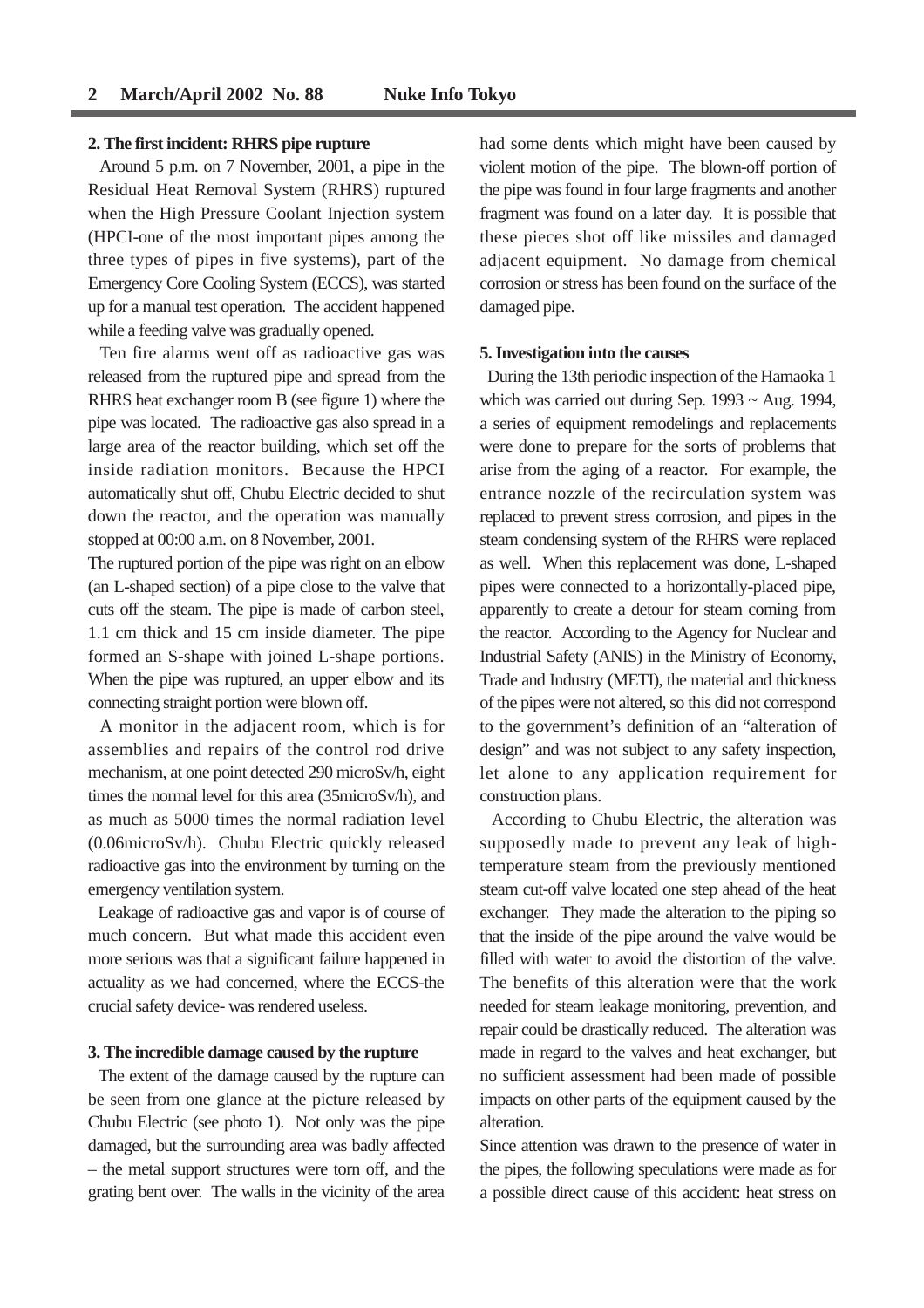the pipe caused by the fluctuation of the water-level during normal operation; a sudden change in the pressure level, in which the pressure was increased by dozens of times when water and steam came into contact (including the water hammer phenomenon); or the explosion of non-condensing gas such as hydrogen which had accumulated in the pipe.

It would be an unpleasant irony if the alteration made to the design to reduce the risk of damage had in actuality caused this accident.

**5. Measures for other nuclear plants equipped with similar systems**

On 20 November 2001, ANIS instructed the operators of 14 BWR plants which have systems similar to the steam condense system which caused the accident at Hamaoka 1 to drain water

from those systems. The plants which have such systems, in which steam is collected directly from the reactor to be changed into water, are: Tokai 2 (JAPC), Onagawa 1 (Tohoku Electric), Fukushima I 2~6, Fukushima II 1~4, and Kashiwazaki-Kariwa 1 (Tokyo Electric), and Hamaoka 2~3 (Chubu Electric).

These 14 plants equipped with systems similar to Hamaoka's steam condense system should of course be temporarily shut down. However, regardless of their reactor type, all plants which have parts that could be subject to a pipe rupture similar to that in the Hamaoka incident - such as pipes made of carbon steel, heat exchangers and adjacent equipment, Lshaped pipes, and parts in which water or noncondensing gas collects - should be immediately shut down and inspected.

## **6. The second incident: reactor water leak from the bottom of the pressure vessel**

On 9 November, 2001, at Hamaoka 1, it was found that reactor water was leaking around the Control Rod Drive Mechanism (CRDM) guide pipes situated at the bottom of the reactor pressure vessel. No measures were taken to stop the leakage until 22 November, when a crack detector with a pressurized air feed



system was installed. Until then, the water was leaking at the rate of one drop every few seconds.

The CRDM is placed within a guide pipe that penetrates the bottom of the pressure vessel. The guide pipe is made of SUS 304, a material known for frequent ruptures due to stress corrosion. This guide pipe is placed in a stub-tube, a sort of a cover tube, and is welded to the pressure vessel. The stub-tube is made of Inconel 600 (a metal compound containing nickel).

Entering the area of the leakage accident had been

**Photo 1**

impossible because of the high levels of radiation and shielding materials. It was not until 26 November that detailed information on the damage was obtained through a water camera positioned at some distance. The camera detected an approximately fivecentimeter crack on the

welded part of the stub tube and the pressure vessel.

#### **7. The second water leak from the pressure vessel**

More than 13 years ago in September 1988, another water leak from the bottom of the pressure vessel occured at Hamaoka 1. During a pressure application test on the pressure vessel, it was found that water was leaking from a crack on the internal face of one of the thirty pipes placed in the in-core monitor housing (ICMH). The ICMH monitors the rate of output within the reactor, and recent cases of this type of crack were found at Reactors 3 and 4 at Fukushima I in December and October of 1997 respectively, and at Tokai 2 in June 1999.

Chubu Electric should at least have removed parts of the area where water was leaking and conducted a detailed analysis of the causes right after the 1988 accident, but no adequate investigation was done. The company chose instead to repair the pipe in an incredibly sloppy manner by welding a slightly thinner pipe into the damaged pipe. In addition, the lower part of the pipe below the damaged area was pressed from the inside to reinforce its attachment to the pressure vessel (pipe enlarging).

However, it was revealed on 15 November 2001 that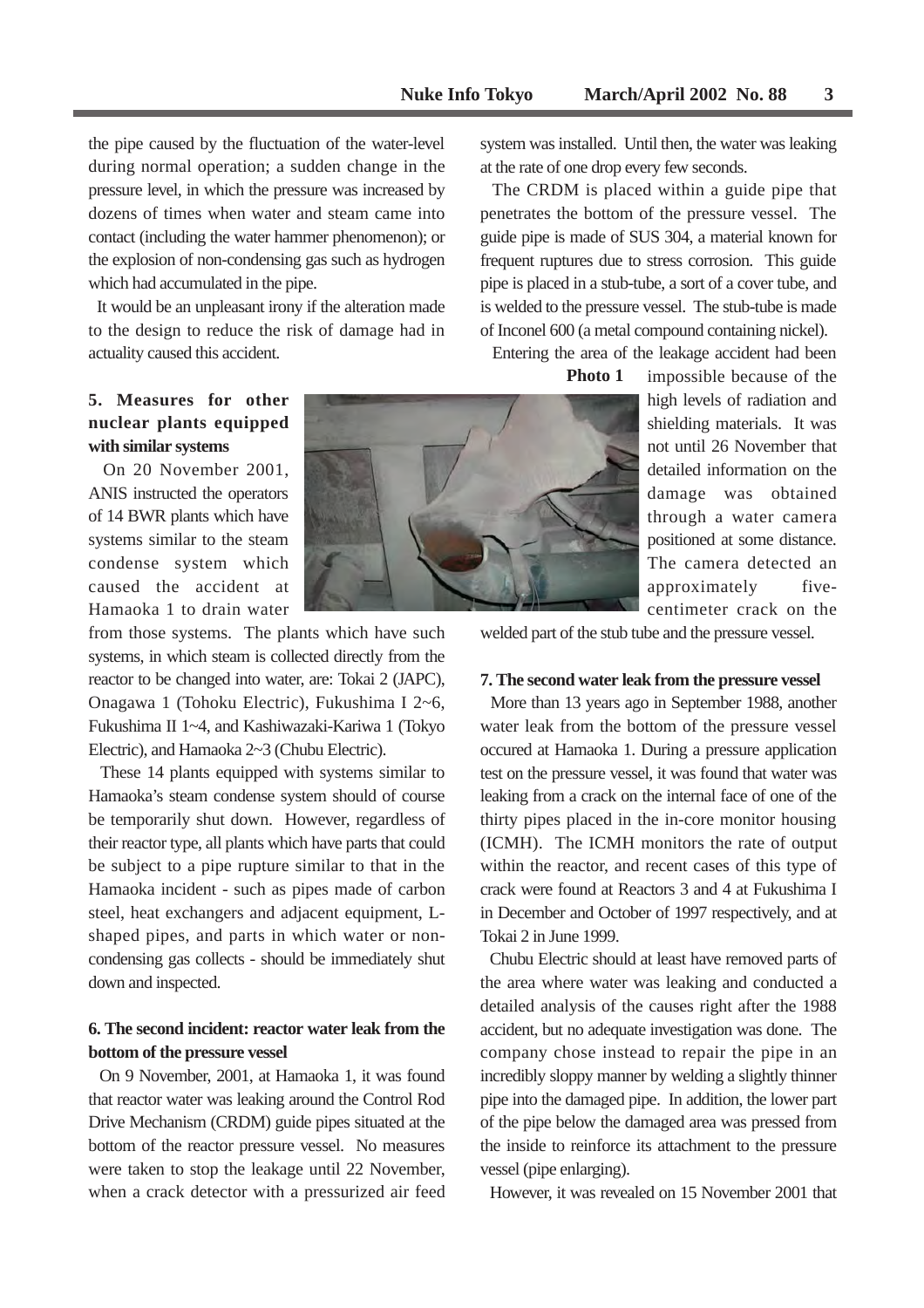the water-leak monitoring equipment placed in the reactor following the 1988 incident, together with other equipment, had been showing signs of water leakage since July 2001. Had Chubu Electric intentionally hidden this information, or was the company completely ignorant of the fact? In either case, there are serious doubts about Chubu Electric's technical ability and qualifications for operating nuclear plants.

#### **9. Interim Report on Rupture Accident**

On December 13, 2001, Chubu Electric submitted an interim report regarding the November 7 rupture accident to ANIS in METI.

Commissioned by the plant manufacturer, Toshiba, Nippon Nuclear Fuel Development Co., Ltd., conducted an investigation on the surface of the ruptured pipe by means of an electric microscope . It was found out that the pipe's rupture was probably caused by an explosion. The investigation showed that there was no trace of heat fatigue or abnormal corrosion, but there were a number of dimples in a leprous pattern (so called ductile dimples) on a large area of fractured and remaining piping. Ductile dimples are caused when high pressure swells a pipe before its rupture. Based on this assessment, an investigation of the cause of the accident is now underway, including reproductive experiments, being conducted by Chubu Electric, particularly focusing on a possible hydrogen explosion.

#### **9. The whole picture of the destruction**

I would like to pick up some information clarified in the interim report. The surprising thing was, a door of RHRS heat exchange chamber B was blown off. I knew of the destruction of grating, supporting equipment, insulation covers, etc., but the news about the wrecked door had not been revealed before. (I myself observed the accident site in Hamaoka 1 on November 27, but I was not alert enough to notice the door.)

It was also discovered that the ruptured pipe was swollen by 2 to 7 percent over a portion of eight meters. It is estimated that the welded area adjacent to the elbow part was swollen by approximately 23 % immediately before the explosion. This shows that a large area of the pipe was enlarged, which resulted in the rupture.

On the basis of a calculation of the amount of steam flow, Chubu Electric estimated that the steam leakage was approximately two tones while the total radiation leakage was approximately 800 million becquerel judging by the radiation level of the water (main steam condensed water) in the four cycle-pipes under operation.

#### **10. Holdup and residue in the pipe**

Chubu Electric and the ANIS mentioned an accumulation of hydrogen in the pipe as a cause of the hydrogen explosion. With a gas chromatograph, they analyzed the concentration of hydrogen and oxygen in the steam condensing system A of Hamaoka 1, the system that was not ruptured. They also analyzed the same concentration in two of the steam condensing system pipes at Hamaoka 2 (BWR with 840MW), which has the same piping system as at Hamaoka 1 (see table 1).

In the condensing system A of Hamaoka 1, the hydrogen concentration was approximately 10,000 times higher than in normal air. According to Chubu Electric, the concentration should have been even higher during the operation, due to the release of vast amounts of gas by the accident. It is highly probable that Hamaoka 2, under the current operating condition, could have an accident in the future if the similar circumstances occurred.

Where, then, did the hydrogen come from? Chubu Electric did not clarify this point, but there are three possible sources (though we cannot clarify the amount from each source). One is the separation of hydrogen and oxygen due to radiolysis, another is hydrogen intentionally injected in coolant for preventing stress corrosion of reactor structures, and another could be hydrogen coming from metal corrosion.

It is also pointed out that platinum and rhodium, which were detected in the residual water, acted as catalysts and could lead to hydrogen explosion. These noble metals, in solution, are also injected into the pressure vessel as one of the preventive measures for stress corrosion. (According to the record of periodical checking, the injection of these material was carried out in September 2000.)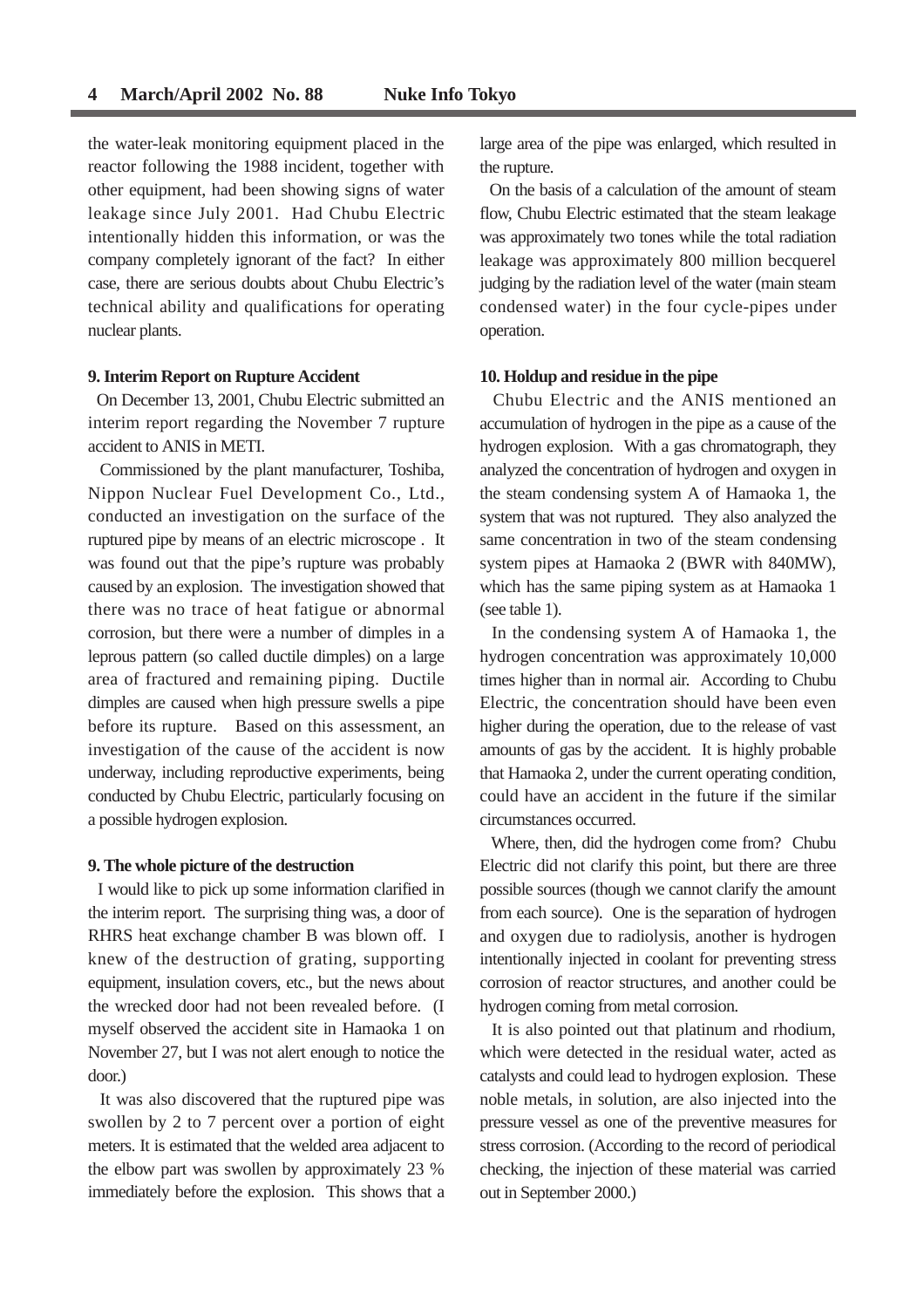What invited the hydrogen explosion? Why did the hydrogen concentration rise to such a level that it caused an explosion? What was the scale of the explosion? In another words, to what extent was the quantity of hydrogen and oxygen a direct cause of the explosion? How much hydrogen and oxygen was accumulated in the ruptured pipe? These are only a few of the questions that concerns us.

At the same time, if a hydrogen explosion took place in actuality, the preventive measures for stress corrosion inside the pressure vessel could have become the cause of the accident, as we have mentioned. In that case, a comprehensive review of measures for aging reactors would be absolutely essential.

#### **11. Impossible to prevent hydrogen explosion**

ANIS basically reached the same conclusion as Chubu Electric, admitting that there is a possibility of the same type of hydrogen occurrence at the other 14 nuclear power plants that have the identical steam condensing systems. As an allopathic measure, ANIS issued an instruction to remove gaseous and liquid residuals from the RHRS pipes before testing a high pressure injection system. This instruction was given to Japan Atomic Power Co., Tohoku Electric, and Chubu Electric. In addition, all the electric companies will install valves on the pipes to remove residual gases.

However, all these measures are far from sufficient and do not relieve our safety concerns. In fact, if another rupture of a small or medium-sized pipe occurred and a high pressure infection system is started up (assuming that the high pressure injection system is properly functioning), there still remains a possibility of another hydrogen explosion.

Accordingly, we call for the decommissioning of Hamaoka 1 and the suspension of the said 14 reactors'

Table 1 Residual gases in RHRS ( % of volume)

| Hamaoka 1: steam condensation<br>system A | 0.6% | 19% | 79% |
|-------------------------------------------|------|-----|-----|
| Hamaoka 2: steam condensation<br>system A | 46%  | 23% | 33% |
| Steam condensation<br>system B            | 27%  | 23% | 53% |

operation until the true causes of the pipe rupture accident is located and remedied.

#### **12. The interim report regarding water leak**

On December 25, 2001, Chubu Electric submitted an interim report on the water leakage accident from the pressure vessel. According to the investigation by Chubu Electric and Toshiba, the plant manufacturer, an approximately 5 cm crack was found on a surface of the welded part of the stub tube. This crack went all the way through the welded material, reaching the washer, which was immediately adjacent to the pressure vessel. Besides all the 89 guiding tubes of the control rods, 30 in-core monitor housings are to be inspected.

Meanwhile, since it is unavoidable that workers go under the pressure vessel to conduct inspections, it is assumed that the individual doses of the workers will be very high. It was reported that the dose rate was 0.4mSv/h at the grating area under the pressure vessel, and much more than 2 mSv near the control rod drive mechanism guiding tubes, which are closer to the pressure vessel. These workers will need to work in these highly radioactive conditions, and the impact on their health is of much concern.

#### **13. Disclosure of information, etc.**

Through study of these two accidents, we can say that neither Chubu Electric nor ANIS disclosed the accurate information about the relevant circumstances and data. Unfortunately, this has been the usual practice. ANIS is trying to ensure the continued operation of nuclear power plants by issuing electricity companies with instructions for superficial remedial measures, when they should really be concentrating on identifying the exact causes of the accidents.

If the "rapid combustion of hydrogen" is the cause, we need to clarify the mechanism to a level at which the cause could be reproduced in scientific and quantitative ways. This should not be determined by Chubu Electric and ANIS. They should disclose all the technical information related to the cause of the accident, and this information should be reviewed independently, with citizens' participation.

By Chihiro Kamisawa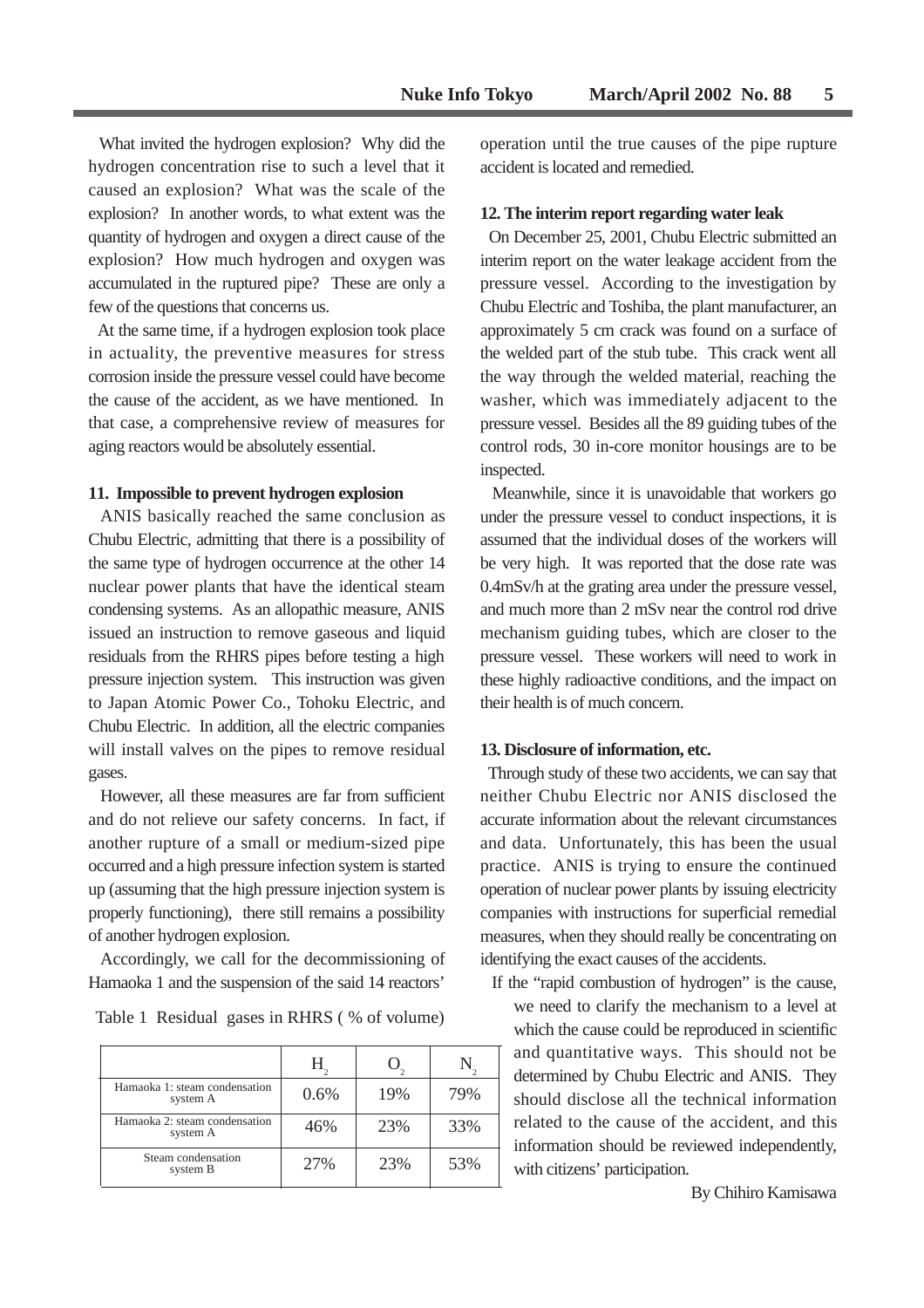# **Water Leakage from Spent-Fuel Pool in Rokkasho Reprocessing Plant**

#### **The first pool leakage accident**

According to the announcement made by JNFL, there was a possibility that water was leaking from the Rokkasho spent fuel pool (3000 Heavy Metal tons) which had already began to be used for the storage of spent fuel. A leak detector attached to the pool gave a warning alarm on July 10, 2001, and since then, one liter has been lost each hour. A total of approximately five tons of leakage was confirmed by JNFL during the six months before the day the press conference was held.

JNFL stated that they would start an investigation, since they couldn't exactly judge whether the water was from the pool or from bedewing on the wall of the pool. Then, on January 15, 2002, it was confirmed that water was leaking from the PWR spent fuel pool.

It was the first instance of this kind of water leakage from an operating spent fuel storage pool in a Japanese nuclear facility. The Rokkasho spent fuel storage pool was constructed in rushed work, which had become necessary because a number of Japanese nuclear power plants sites no longer have enough space for spent fuel storage. The construction was finished in 1996, but due to the JCO criticality accident and other mishaps, the conclusion of the agreement with the local municipality was delayed. Thus, the storage of spent fuel was only begun from December 2000. By the time the press conference was held, the pool had been used to store a total of 427 tons of spent fuel: 262 tons of BWR and 165 tons of PWR type.

#### **The unknown safety of the pool**

The spent fuel pool has three areas, each of which is for BWR, and/or PWR fuel, with a capacity of 1000 HM tons of respectively. These three areas are connected by approximately 100 meters of water channels leading to a temporary fuel storage pit, a fuel pick-up pit, and a feed pit to the

B/P pool Transfered fuel PWR pool **Water** BWR pool  $Ga<sup>+</sup>$ Gate Water channel  $\overline{a}$  = = = = =  $-\overline{a}$  Feed pit SystemL A System � B

Rokkaho spent fuel pool arrangement plan

reprocessing plant. The depth of the fuel pool and pits varies between 11 to 13 meters (see the figure). The pool, with 1.5 meter thick walls, has no water outlet, and the inside walls are covered with a stainless metal, SUS 304. Accordingly, the pool has numerous welded parts. The summed length of welded parts in one area reaches 1200 meters and the total of the entire pool reaches 8000 meters.

The photo shows a wall of the pool without any water. This picture was taken when a spot inspection was conducted in haste before the cooling water was injected into the pool. The photography was done by court order in the course of the litigation concerning the admission of the pool and other reprocessing plant facilities. The photography shows welded parts that are not even due to defective grinder finish, other parts where grinder finish was used to hide flaws on the wall or used mistakenly on non-welded parts, etc. It is quite obvious that the construction of the pool was carried out in a sloppy manner.

#### **The accident hidden by JNFL**

There is no denying the fact that JNFL concealed the fact that five tons of water was leaked from the pool during a period of more than six month. During that time, JNFL forced itself to continue to receive spent fuel. It is clear that JNFL and utility companies do not consider the safety of the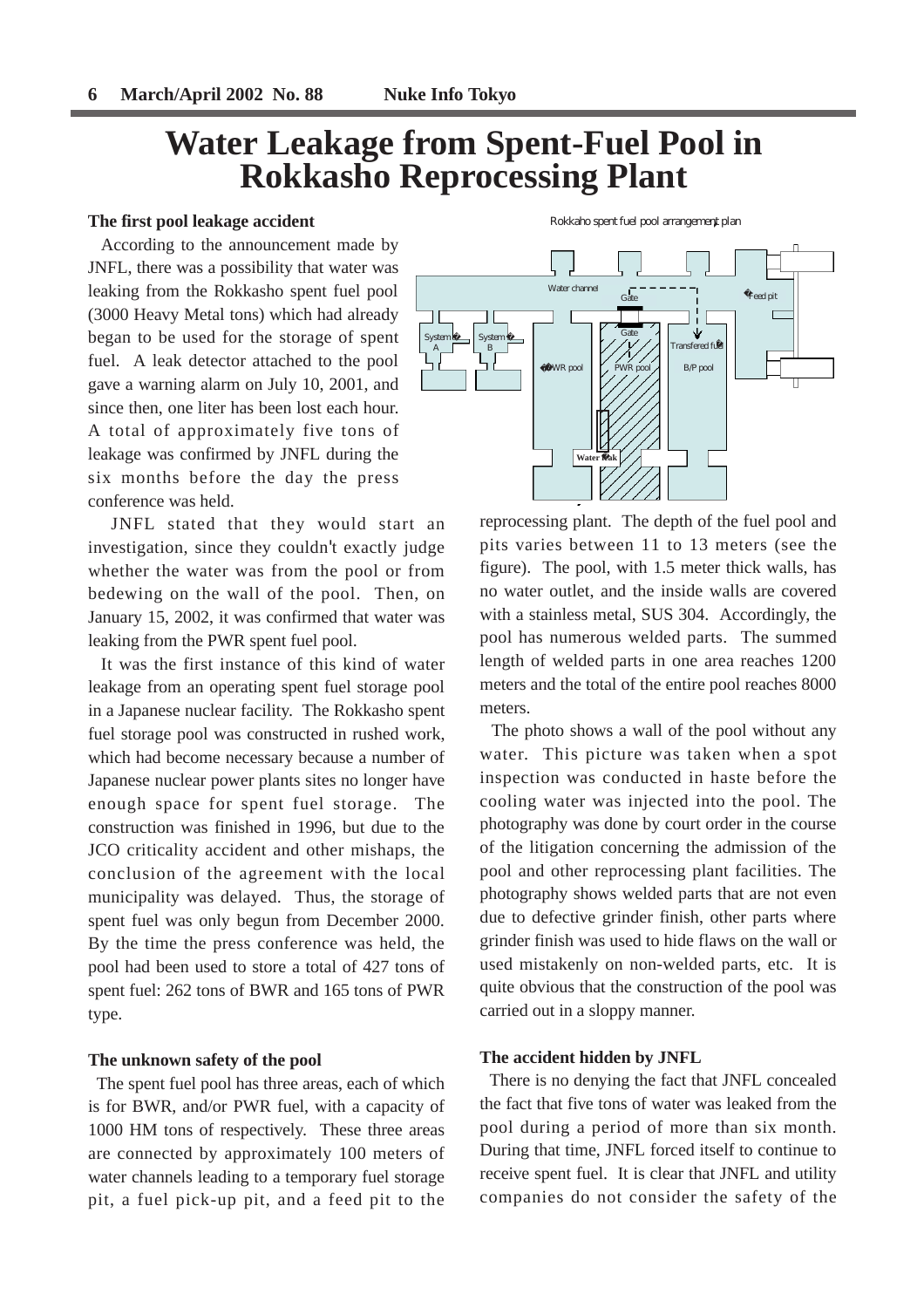Rokkasho facility in order to keep it as the "Nuclear Dump Site by any means. At the same pool, another accident occurred on August 10, 2001. On that occasion, approximately three tons of coolant water was leaked from a valve of a heat exchanger.

To make the problem worse, the Agency for Nuclear and Industrial Safety (ANIS) did not perform its proper function at all. There were two quarterly safety inspections and also an annual regular inspection during the time when the leakage was going on. Yet, the ANIS produced a report which stated, "There were no problems of any concern." Wasn't the ANIS aware of the leakage at all? And still, in spite of the requests of local citizens for a halt in the delivery of spent fuel, another transportation was carried out on February 6.

#### **Estimated cost for reprocessing at Rokkasho**

The Rokkasho reprocessing plant is scheduled to start its operation in July 2005, and 80% of the whole construction process was finished as of February 2002. Some completed parts of the plant have started test operations. Meanwhile, the controversy over the cost of nuclear power is growing more and more fierce. This will inevitably lead to a wholesale review of the nuclear fuel cycle.

According to the recent JNFL calculation of the total cost of the Rokkasho nuclear plant, approximately 400 million yen (\$3 million) would be needed for reprocessing one ton of spent fuel. This figure amounts to four times the estimated upper limit of the reprocessing cost at the THORP



plant in UK, according to the OECD/NEA report.

The calculation was based on figures for approximately 10000 HM tons of spent fuel received from ten major utility companies during the course of 15 years. The processing capacity of the Rokkasho reprocessing plant is 800 tons annually. The total cost of the facility will amount to 3.9 trillion yen (\$30 billion). The breakdown of the total cost of is:  $80~100$  billion yen (\$615) million~\$770 million) for plant maintenance and personnel cost, 1.8 trillion yen (\$13 billion) for additional construction costs after the commencement of the plant operation, including 54 billion yen (\$415 million) for constructing the high level vitrified waste storage building, etc., 2140 billion yen (\$16 billion) for constructing the reprocessing plant. Since the reprocessing contract is for 10000 HM tons, the cost per ton would be 390 million yen (\$3 million). Yet should the cost of decommissioning, disposal of facility waste, and waste management be included, the total cost will surely be much more than this.

Regarding the Rokkasho reprocessing plant, only construction-related fees were revealed and the utility companies repeatedly assured the public, "Nuclear power is cheap." But who would pay such an extravagant reprocessing cost at the Rokkasho plant, and how would it be paid? The utility companies are trying to keep their financial management by applying for a new subsidy from the central government, but it is obvious that the public will not accept such a plan.

#### **Return transportation of vitrified waste**

The nuclear transportation ship, "Pacific Sandpiper", which left the French port of Cherbourg on December 5, 2001, arrived in Mutsuogawara port on January 22, 2002. It carried 152 canisters of returned vitrified waste from COGEMA, of which 28 belongs to Tokyo Electric, 28 to Chubu Electric, 62 to Kansai Electric, 10 to Chugoku Electric, 10 to Shikoku Electric, and 14 to Kyushu Electric. As a result of seven times of shipmetns, 616 canisters of vitrified waste are now stored in the Rokkasho storage facility. By Masako Sawai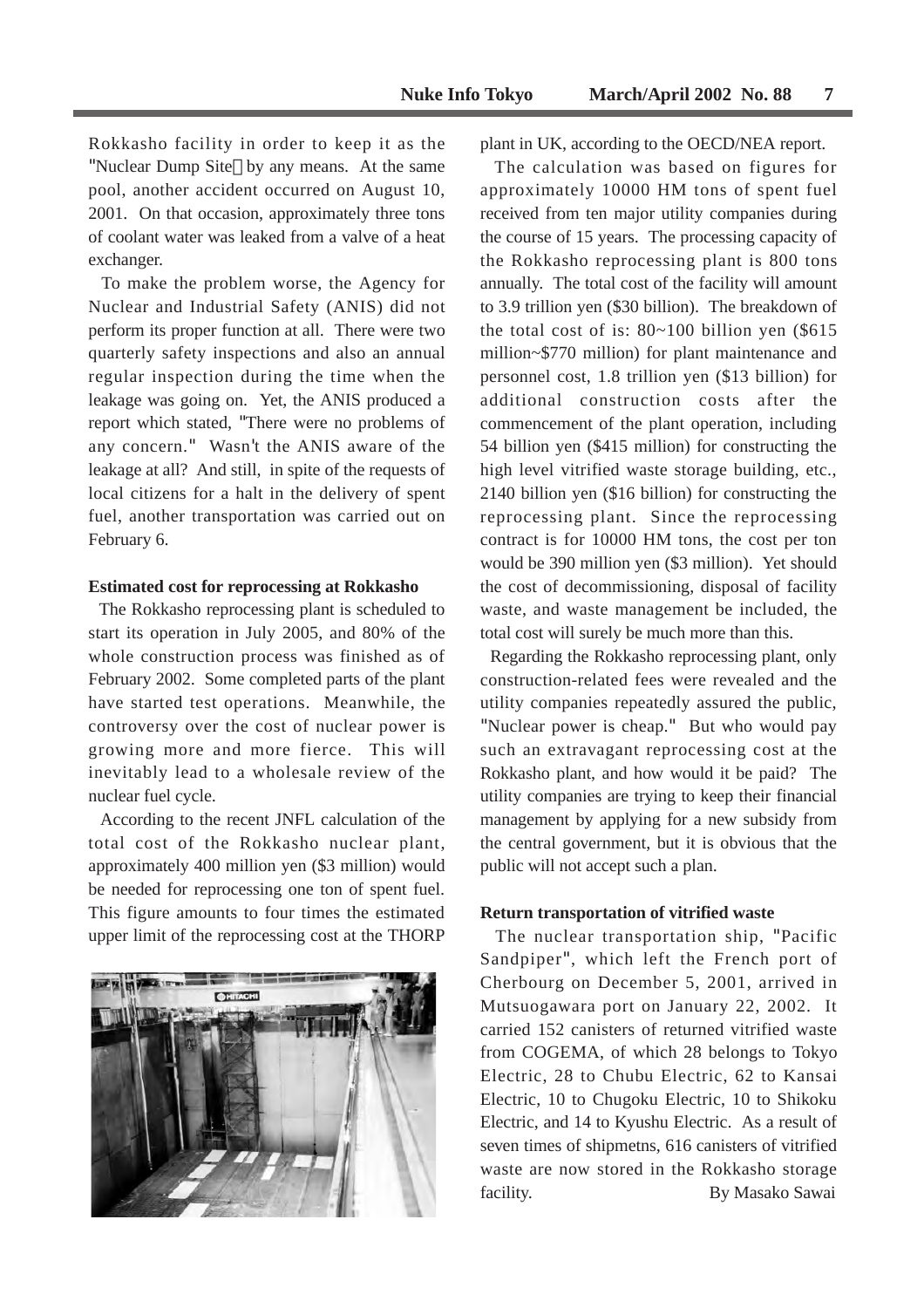# **KEPCO Gives Up Its Plan to Use French MOX Fuel**

On December 26, 2001, Kansai Electric Power Corporation (KEPCO) announced its decision to cancel the use of Mixed-Oxide (MOX) fuel fabricated at the MELLOX plant of COMMOX, for Takahama nuclear power station.

According to KEPCO, they gave up the plan of using MOX at their board meeting after it became clear that the Ministry of Economy, Trade, and Industry (METI) would not allow the import of MOX fuel. KEPCO did its best in negotiating with METI, leaving no stones unturned, yet it could not reach an agreement.

METI was not persuaded by KEPCO because the fuel did not meet the reinforced criteria of the quality assurance system. METI argued: 1) Advance auditing and assessment on the fuel fabrication plant had not been carried out before the startup of the fabrication; 2) There had been insufficient on-site verification of quality assurance activities by KEPCO s expatriated employees throughout the period of the fabrication.

The reinforced quality assurance system was established after the BNFL data falsification scandal was revealed.Consequently, measures were considered for preventing the recurrence of such an incident. In addition to the above-mentioned measures, the new system includes: 1) Fabrication of MOX fuel must only begin after a license for loading the MOX fuel into the customer's reactor is issued (both KEPCO and TEPCO began MOX fuel fabrication before obtaining the license); 2) Applications for inspection of imported fuel must be submitted before startup of the fuel fabrication; 3) Quality assurance measures and practices must be verified by a third party.

The history of MOX is brief but full of incident. In November 1999, the MELLOX MOX fuel fabrication started on the order of KEPCO immediately after the disclosure of BNFL's data falsification scandal. METI (it was MITI at the time of the incident) established the "Review Committee for BNFL's MOX Fuel Data Problems," in which measures to prevent the recurrence of the same type of incidents were discussed. In July 2000, the Electric Industry Utility Law was revised and the inspection system for imported fuel assemblies was beefed up. Meanwhile, KEPCO had already arranged for the commencement of MOX fuel fabrication at the MELLOX factory. Therefore, in the light of the new inspection system, advance auditing and assessment through the onsite inspection by KEPCO's employees were not carried out. Accordingly, the Agency for Nuclear and Industrial Safety (ANIS) decided that the said fuel did not comply with the quality standards.

The amount of fuel subject to the quality assurance inspection was equivalent to that of 16 fuel assemblies, of which six had already been completed. The remaining fuel was in the form of fuel rods. Eight assemblies were under fabrication and two of them turned out to be unacceptable due to some failure in the assembly process. KEPCO said that it would dismantle the six finished assemblies. The total cost would reach six billion yen (\$46 million), including the fabrication, dismantling, and storage.

However, some people point out certain contradictions. In accordance with the common practices of the Japanese government, the revised inspection system has never been applied to the fuel that has already been fabricated. The notice from ANIS said, "regarding the fuel assemblies which have been or are being fabricated, there is no need for advance application." This creates an exception in the rules of the new system. The aforementioned fuel of KEPCO is exempted by this ruling. And yet, in spite of this, the import of the fuel will not be admitted.

Accordingly, we came to suspect the quality of the French MOX fuel. Commissioned by ANIS to investigate, the Nuclear Power Engineering Corporation (NUPEC) reported that considerable deviation was found in the plutonium spot inspections conducted in France. It is reported that uranium and plutonium particles cannot homogenize well in the MIMAS method. There is a suspicion that low standards of this sort may be the cause of the cancellation.

Since the cancellation, KEPCO has not had a MOX fuel fabrication contract. This means that the Pluthermal Plan at Takahama will be delayed significantly. Indeed, it is reported that the Pluthermal Plan will not be put into effect until 2005 at Takahama a delay which will, in turn, bog down the schedules at Fukushima and Niigata.

By Hideyuki Ban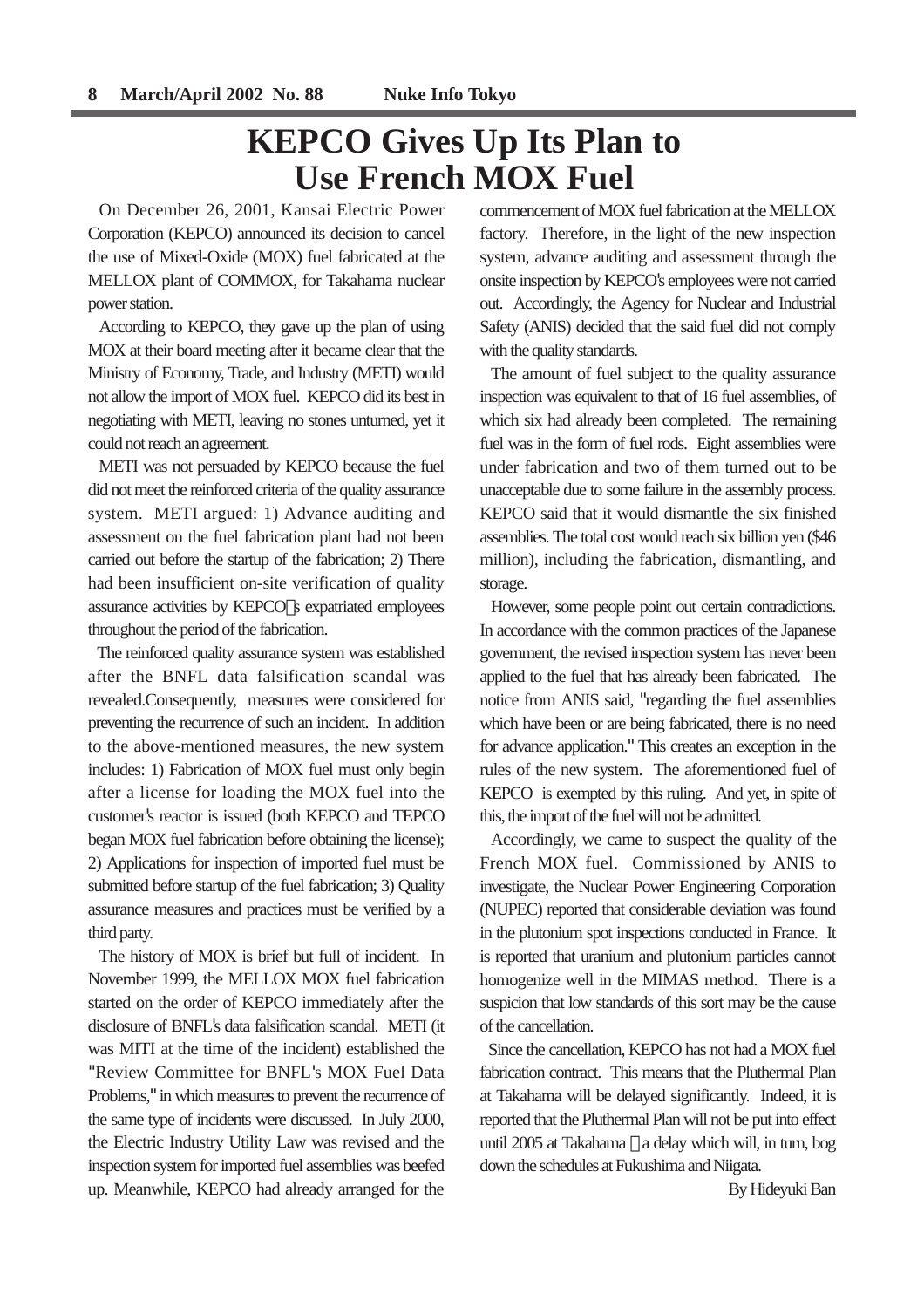# **Current situation in Japanese nuclear industry**

The Japan Atomic Industrial Forum (JAIF) has released the result of its survey carried out in the nuclear industries in fiscal year 2000. This was compiled from the answers to a questionnaire that JAIF sent to 506 companies, including electric utilities, trading, nuclear equipments and construction companies.

According to the results, sales in nuclear related mining and manufacturing companies were 1,639 billion yen (\$14 billion). The balance of orders also hit a low at 2,264 billion yen (\$19 billion).

For expenditures of electric utilities, construction costs were 427 billion yen (\$3.6 billion), but operation and maintenance costs were 1050 billion yen (\$8.8 billion), the highest so far. Nuclear fuel costs were 456 billion yen (\$3.8 billion).

It is obvious from the result that nuclear related industries in Japan are desperate to obtain orders and that they are likely to try even harder overseas if the situation is not promising within Japan. It is also revealed that (a) operating and maintaining current reactors and (b) dealing with spent fuel and radioactive waste are now becoming a big burden for the utility companies, and that constructing new reactors is no longer their priority.

by Baku Nishio



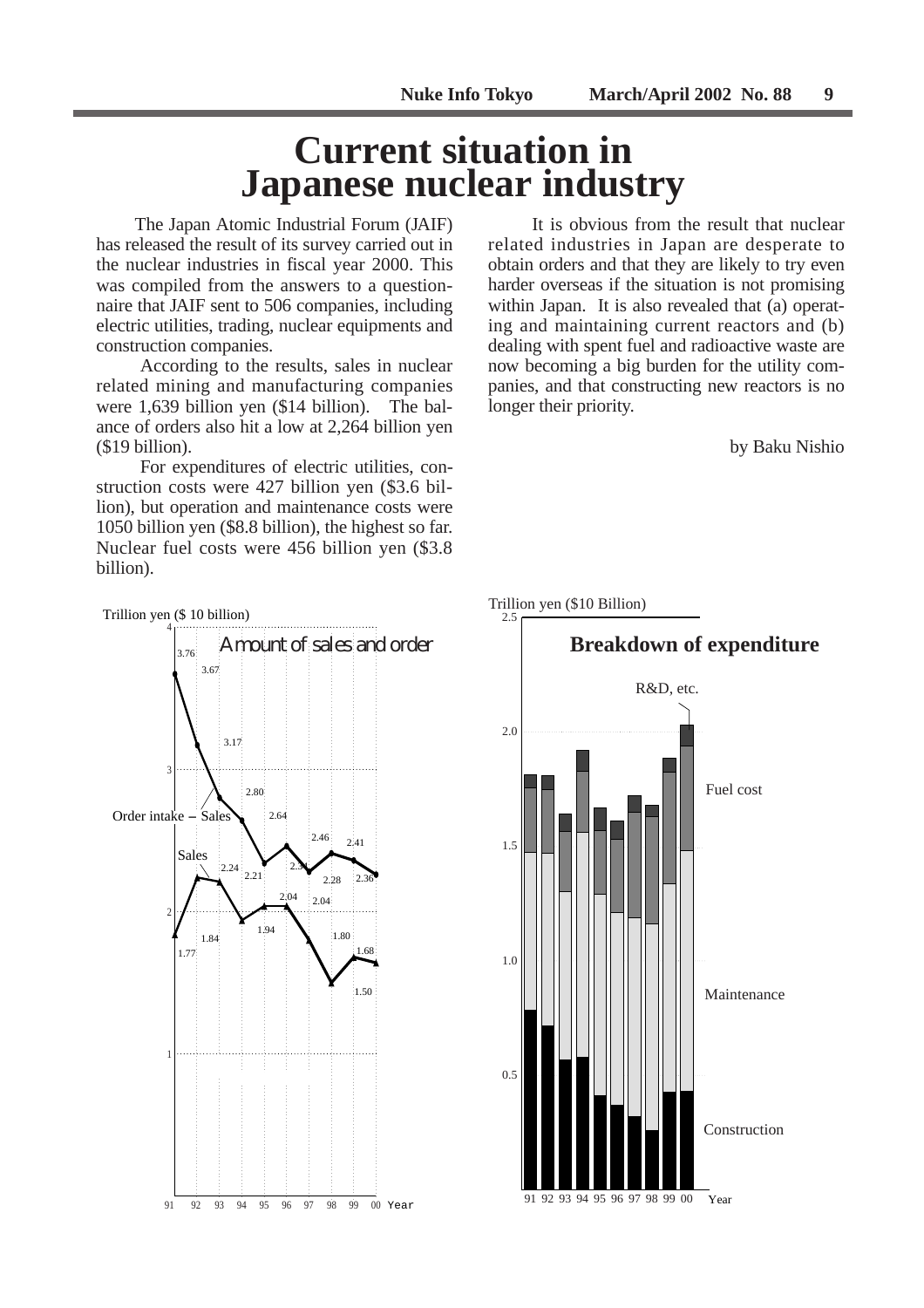# Anti-Nuke Whos Who

# Minoru Ito Fighting against Hamaoka nuclear power plants

Mr. Minoru Ito (60) has been the representative for the Society of Reviewing Hamaoka Nuclear Power Plants, the first anti-nuclear power plant organization in the Hamaoka area, since 1996. Between 1976 and 1993, four nuclear power plants have been constructed and put into operation one after another.

The most disturbing thing is that the Hamaoka nuclear power plants are built in the middle of an earthquake prone region. An earthquake registering eight on the Richter Scale has been predicted. It is referred to as the "Great Tokai Earthquake." It is reckoned that such a quake would generates as much as eleven times the energy of the Great Hanshin Earthquake of January 1995, which killed more than 6000 people. The Coordination Committee for Earthquake Prediction, a government-affiliated organization, has repeatedly warned of such an event.

Local people s resistance was strong from the beginning against Chubu Electric's application for Hamaoka 5. Prior to this, Chubu Electric used to say, "There is no more space left for siting nuclear power plant and Hamaoka 4 will be the last one." Later, Chubu Electric dismissed its own statement.

The Great Hanshin Earthquake added momentum to the local resistance. The earthquake ruthlessly destroyed the highway and bullet train railway which the government had proudly proclaimed were resistant to any earthquake. The movement against nuclear power plants in Hamaoka spread rapidly. Though Mt. Ito had been unspoken in his opposition to nuclear power plants before the Hanshin Earthquake, the change in the situation made him take a new step.

Thus, "the Society for Reviewing Hamaoka Nuclear Power Plants" was born with Ito as its head. On its establishment, anti-nuclear activists and nuclear scholars gathered to help the Society. They organized a petition campaign pressing for the cancellation of the Hamaoka 5 construction. That petition gathered 3500 signatures, one-



By Shizuo Yanagisawa

fourth of the total voters in Hamaoka.

However, the town mayor and the assembly had no ears to listen for the citizens' voices, and instead, they approved the construction of Hamaoka 5 in a secret meeting excluding members of the public.

"Why did we lose?" Ito asked himself. In Japan, nuclear energy has been the state policy since the time of its introduction. Accepting one nuclear power plant into a municipality brings huge subsidies from the government and property tax from Chubu Electric. Accordingly, the town comes to be controlled by Chubu Electric both politically and economically. Most citizens in the town, even though they have doubts, cannot speak their mind in public.

Since expressing oppositions to nuclear power plants is relatively easy in cities and towns far from a nuclear power plant, Mr. Ito is now putting his effort into communicating with people nationwide. Mr. Ito's endeavor is an ongoing process undertaken with his comrade activists, scholars, and his wife Masako.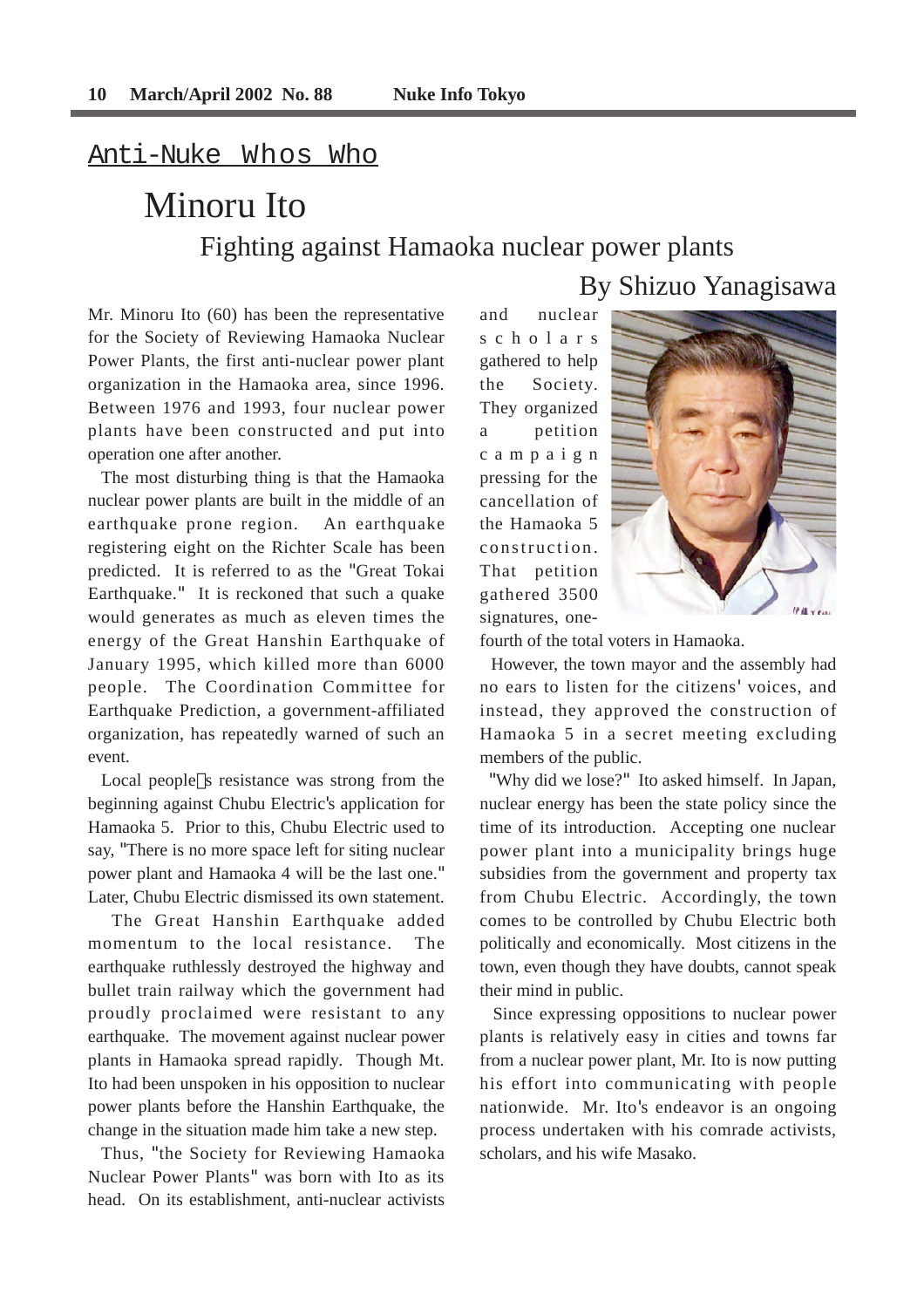# NEWS WATCH

## **Move in the Plan for Mizunami Underground Research Laboratory**

An agreement to lease 1.2 hectare of city-owned land was signed on 17 January between Japan Nuclear Cycle Development Institute (JNC) and Mizunami City, Gifu Prefecture. The land is for the "Mizunami Underground Research Laboratory, which JNC is planning to build for the purpose of research on the disposal of highlevel radioactive waste. The laboratory will conduct surveys and experiments on waste disposal in granites by excavating a shaft and a tunnel 1,000 meters under the ground. An agreement was made at the end of 1995 between Gifu Prefecture, Mizunami City, Toki City (an adjacent city) and the Power Reactor and Nuclear Fuel Development Corporation (PNC, a predecessor of JNC) for the construction, and PNC was going to mine a shaft on private land in Mizunami City. But due to the strong opposition of local residents, the project reached a deadlock. Then, in July last year, the mayor of Mizunami City proposed to use a city-owned piece of land one km away from the original site, which led to the current agreement. JNC plans to start the operation in July this year. However, as Mizunami citizens and neighboring residents have shown opposition, it is doubtful that the construction can proceed without disruption.

## **Nuclear Subsidies to Be Returned due to an Unlawful Construction Project**

On December 2001, the Ministry of Economy, Trade and Industry (METI) reached a decision on the case of the improper use of Regional Development Promotion subsidies which Kariwa village, Niigata Prefecture received in exchange for having introduced nuclear power plants there (See NIT 86 for details.) METI ordered the village to return to the state the unlawfully spent money. It also imposed fines. On 25 December, the village paid 260 million yen (approximately \$ 2 million). With regard to the fine, the Village paid after METI made an official calculation. The Village is considering asking the construction company to compensate it for the losses.

The above-mentioned amount is much lower than the actual unlawful expenses, and local residents together with interested Diet members are demanding a more thorough investigation to ascertain the true details.

## **Voices against the Intergovernmental Conference on ITER**

The second intergovernmental conference on the International Thermonuclear Experimental Reactor (ITER) was held in Tokyo on 22 and 23 January. Naka Town, Ibaragi Prefecture and Rokkasho Village, Aomori Prefecture, both of which are campaigning to have ITER established in their region, are said to have set up special booths in the conference hall to advertise themselves. It was a closed meeting, and the subjects discussed in the conference have not been revealed. According to a written statement given by the government on 22 January to a question from Renko Kitagawa, a member of the House of Representatives, about 300 billion yen (\$ 2.3 billion) is estimated to be required if Japan only participates in the project, and about 700 billion yen (\$ 5.4 billion) if succeeding in having ITER built in this country. Koji Omi, the minister in charge of the science and technology policy, and others claim that even with the huge expenditure, it is worth inviting the reactor to Japan.

On 21 January, around 40 people concerned